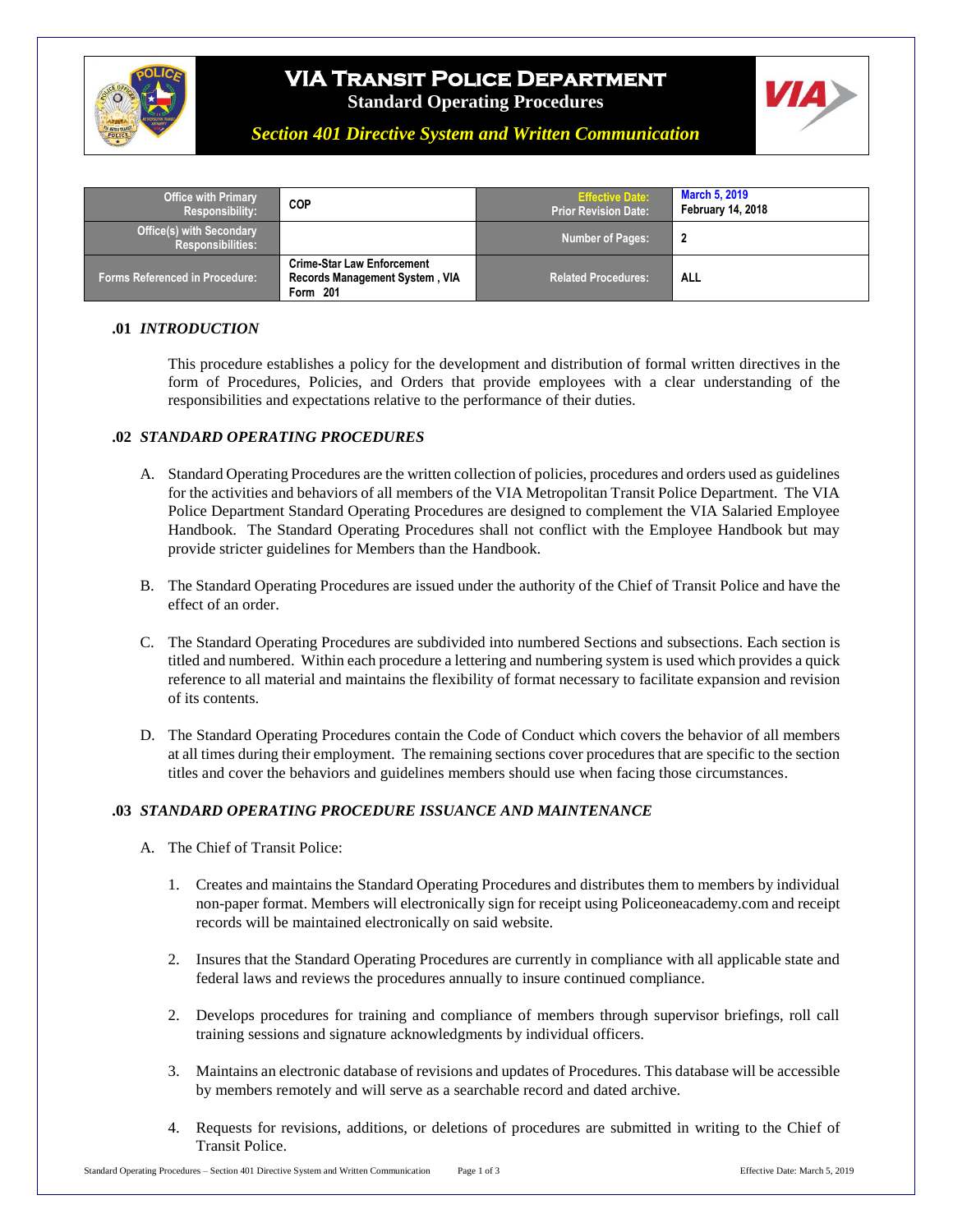

# **VIA Transit Police Department Standard Operating Procedures**



*Section 401 Directive System and Written Communication*

5. Officers are notified of any subsequent Revisions, additions, or deletions of procedures by the issuance of the new procedure, any needed training and signed acknowledgement forms.

### **.04** *OTHER PROCEDURE MANUALS*

The VIA Transit Police Department will create and maintain additional Policy and Procedure manuals as necessary to document guidelines in specialized positions. These manuals include specialized guidance for members acting in a capacity other than a sworn officer or as a sworn officers operating in a special capacity. They include but are not limited to:

- A. New Hire Training Manual
- B. FTO Manual
- C. Transit Security Manual
- D. Police Dispatcher Manual
- E. Investigations Manual
- F. K-9 Officer Manual

#### **.05** *DEPARTMENTAL ORDERS*

- A. A "General Order" is a written order issued by the Chief of Transit Police to the entire department establishing policy, rules, regulations, or procedures. General Orders are written for a specific concern and become effective on their listed effective date. General Orders are incorporated into future Standard Operating Procedures.
- B. A "Special Order" is a written order issued by the Chief of Transit Police which defines policy and directs procedures for a special event or situation or for a particular unit for a temporary period of time. A special order may also direct personnel to be assigned to a particular project or area for a temporary period of time.
- C. A "Personnel Order" is a written memo issued by the Chief of Transit Police to inform personnel of impending shift, relief day or assignment changes that will be effective on a certain date and remain in effect until changed by the next personnel order. For example, the results of each shift sign-up will be documented with a personnel order.
- D. The authority to rescind written orders that are not self-canceling is restricted to the Chief of Transit Police.

#### **.06** *INFORMATIVE PUBLICATIONS*

- A. A "Training Bulletin" is a document providing written instructional and training material for officers. It also includes changes in law and best practices.
- B. All-route emails will be used to distribute information to all members. All route emails may contain training updates, best practice changes or general information for all for improved situational awareness.

### **.07** *WRITTEN COMMUNICATIONS*

- A. Incident Report or Offense Reports are reports written in response to calls for service that document the actions taken by the member as their official duty. They are prepared, approved and archived in compliance with Procedure 402 Official Police Reports.
- B. Inter-office memorandums are written memos requested by supervisors to clarify, inquire, or inform. They may be requested by a supervisor or written by members for communication outside the needs of an incident